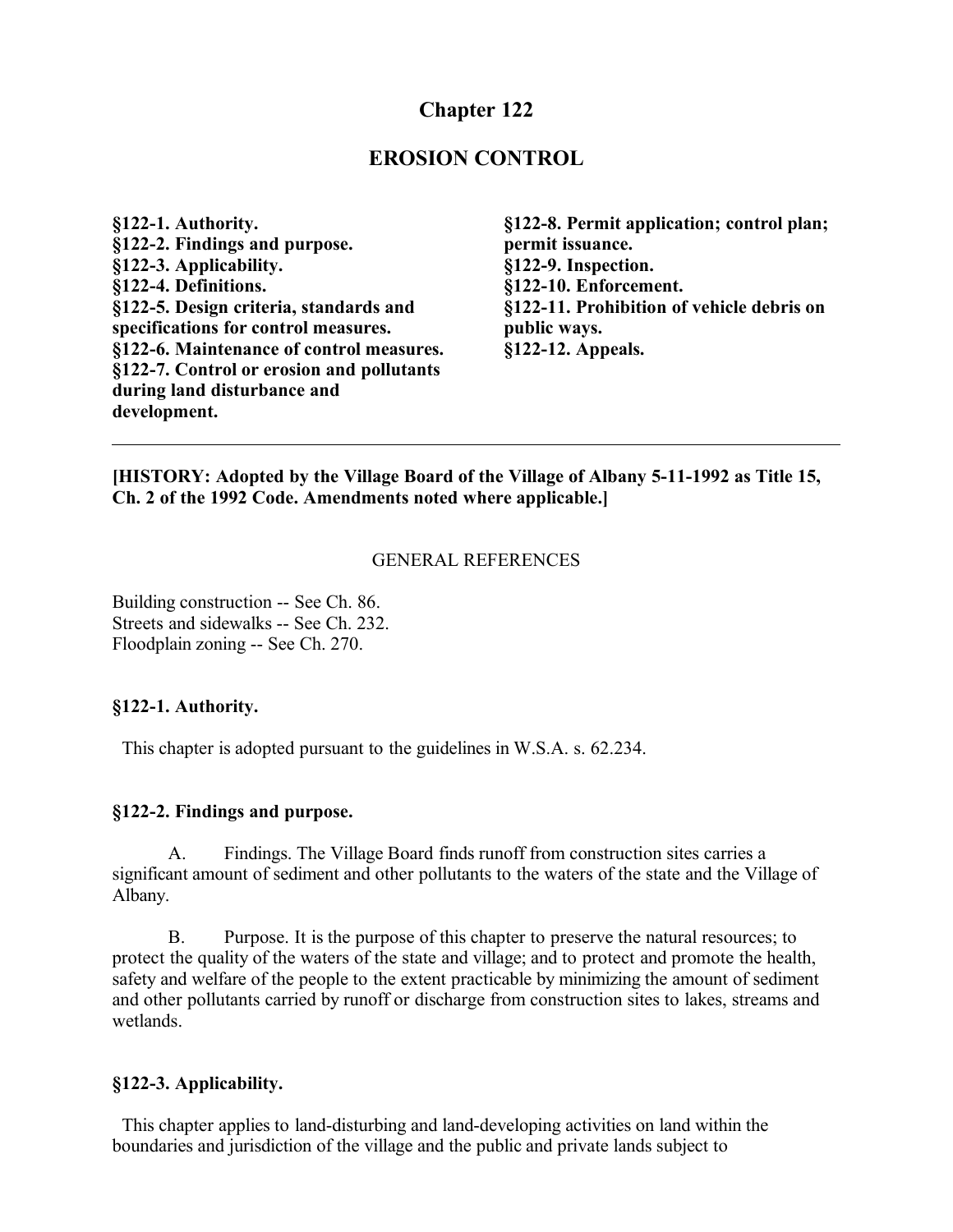extraterritorial review under W.S.A. ch. 236. All state funded or conducted construction is exempt from this chapter. Note: State funded or conducted construction activities must meet the requirements contained in the State Plan for the Control of Construction Erosion and Stormwater Runoff, which contains similar requirements as contained in this chapter, as a minimum.

### **§122-4. Definitions.**

As used in this chapter, the following terms shall have the meanings indicated:

AGRICULTURAL LAND USE -- Use of land for planting, growing, cultivating and harvesting of crops for human or livestock consumption and pasturing or yarding of livestock.

BUILDING INSPECTOR -- May also include the Superintendent of Public Works and/or village-appointed Engineer.<sup>[1](#page-1-0)</sup>

COMMERCIAL LAND USE -- Use of land for the retail or wholesale sale of goods or services.

CONSTRUCTION SITE CONTROL MEASURE -- A control measure used to meet the requirements of §122-7B, the Wisconsin Construction Site Best Management Practice Handbook and W.S.A. s. [2](#page-1-1)83.33.<sup>2</sup>

CONTROL MEASURE -- A practice or combination of practices to control erosion and attendant pollution.

CONTROL PLAN -- A written description of the number, locations, sizes and other pertinent information of control measures designed to meet the requirements of this chapter submitted by the applicant for review and approval by the Building Inspector, Superintendent of Public Works or Village Engineer.<sup>[3](#page-1-2)</sup>

EROSION -- The detachment and movement of soil, sediment or rock fragments by water, wind, ice or gravity.

LAND-DEVELOPING ACTIVITY -- The construction of buildings, roads, parking lots, paved storage areas and similar facilities.

LAND-DISTURBING CONSTRUCTION ACTIVITY -- Any man-made change of the land surface, including removing vegetation cover, excavating, filling and grading, but not including agricultural land uses, such as planting, growing, cultivating and harvesting of crops; growing and tending of gardens; harvesting of trees; and landscaping modifications.

LANDOWNER -- Any person holding title to or having any interest in land.

LAND USER -- Any person operating, leasing, renting or having made other arrangements with the landowner by which the landowner authorizes uses of his land.

RUNOFF -- The rainfall, snowmelt or irrigation water flowing over the ground surface.

<span id="page-1-2"></span><span id="page-1-1"></span><span id="page-1-0"></span><sup>&</sup>lt;sup>1</sup> Editor's Note: Added at time of adoption of Code (see Ch. 1, General Provisions, Art. I). <sup>2</sup>Editor's Note: Amended at time of adoption of Code (see Ch. 1, General Provisions, Art. I). 3Editor's Note: Amended at time of adoption of Code (see Ch. 1, General Provisions, Art. I).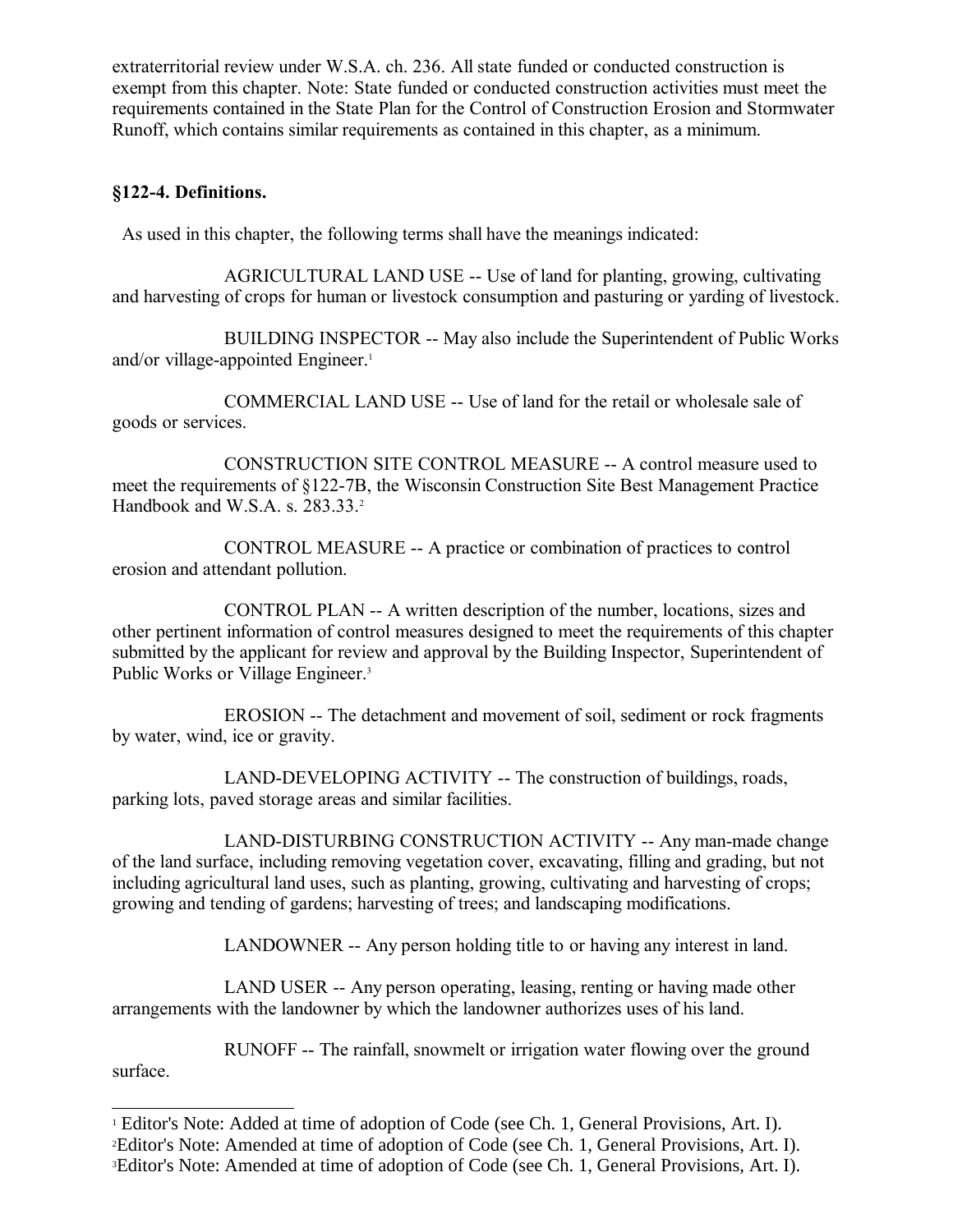SET OF ONE-YEAR DESIGN STORMS -- The following rain intensities and rain volumes or corresponding values are specific to the community for the storm durations of 0.5, one, two, three, six, 12 and 24 hours that occur approximately one per year. The following are typical characteristics of these one-year storms for most of Wisconsin.

| <b>Storm Duration</b><br>(hours) | Average                                |                               |
|----------------------------------|----------------------------------------|-------------------------------|
|                                  | <b>Rain Intensity</b><br>(inches/hour) | <b>Total Rain</b><br>(inches) |
| 0                                | 1.8                                    | 0.9                           |
|                                  | 1.1                                    | 1.1                           |
| $\overline{2}$                   | 0.7                                    | 1.3                           |
| 3                                | 0.5                                    | 1.5                           |
| 6                                | 0.3                                    | 1.7                           |
| 12                               | 0.2                                    | 2.0                           |
| 24                               | 0.1                                    | 2.3                           |

SITE -- The entire area included in the legal description of the land on which the land-disturbing or land-development activity is proposed in the permit application.

### **§122-5. Design criteria, standards and specifications for control measures.**

 All control measures required to comply with this chapter shall meet the design criteria, standards and specifications for the control measures based on accepted design criteria, standards and specifications identified by the Building Inspector.

### **§122-6. Maintenance of control measures.**[4](#page-2-0)

 All sedimentation basins and other control measures necessary to meet the requirements of this chapter shall be maintained by the applicant or subsequent landowner during the period of land disturbance or when they become the responsibility of the Village of Albany or are transferred to subsequent private owners as specified in the approved maintenance agreement and land development of the site in a satisfactory manner to ensure adequate performance and to prevent nuisance conditions.

### **§122-7. Control or erosion and pollutants during land disturbance and development.**

A. Applicability.

(1) This section applies to the following sites of land-development or landdisturbing activities.

(a) Those requiring a subdivision plat approval or the construction of houses of commercial, industrial or institutional buildings on lots of approved certified surveys.

(b) Those requiring a certified survey approval or the construction of houses of commercial, industrial or institutional buildings on lots of approved certified surveys.

<span id="page-2-0"></span><sup>4</sup>Editor's Note: Amended at time of adoption of Code (see Ch. 1, General Provisions, Art. I).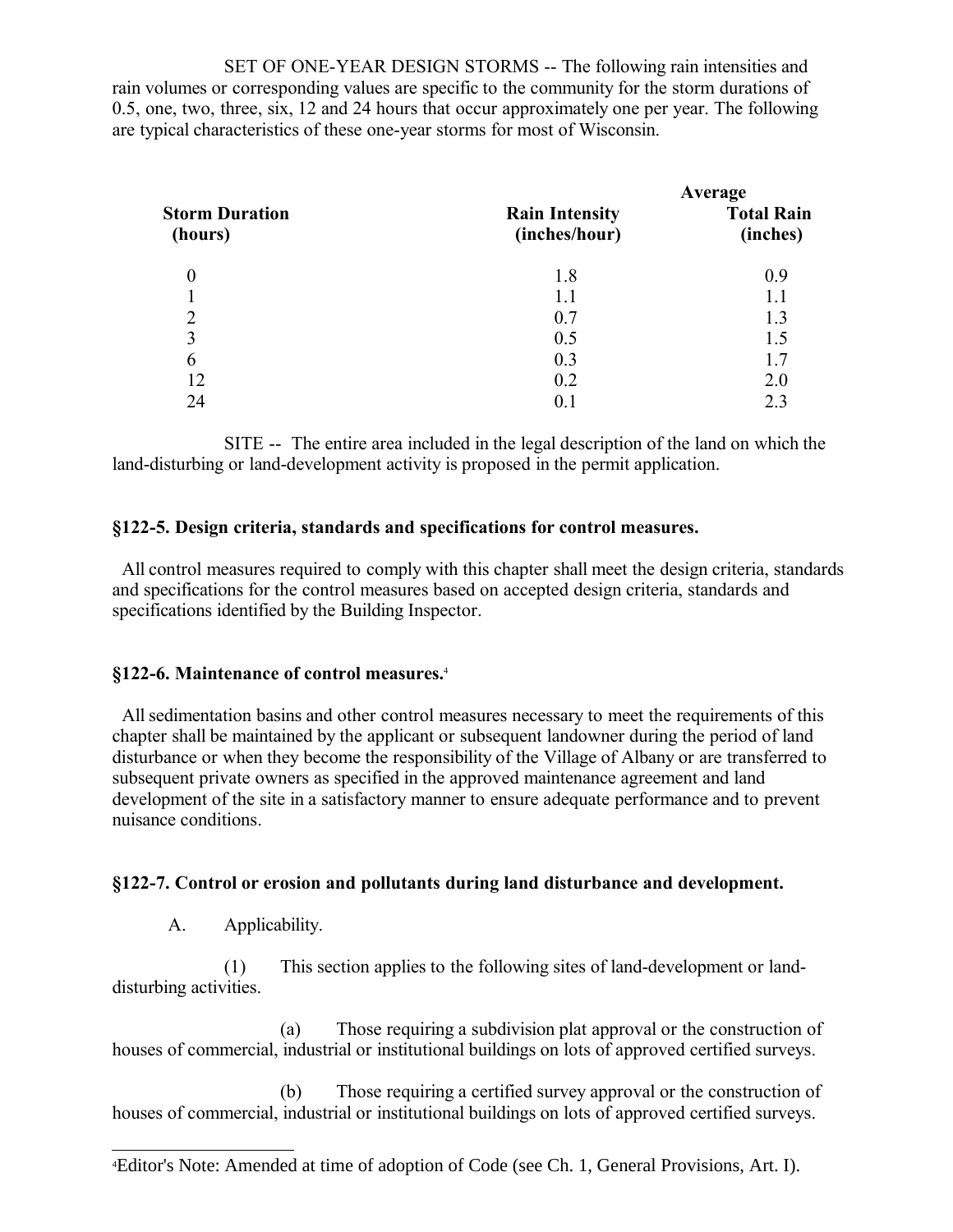(c) Those involving grading, removal of protective ground cover or vegetation, excavation, land filling or other land-disturbing activity affecting a surface area of 4,000 square feet or more.

(d) Those involving excavation or filling or a combination of excavation and filling affecting 400 cubic yards or more of dirt, sand or other excavation or fill material.

(e) Those involving street, highway, road or bridge construction, enlargement, relocation or reconstruction.

(f) Those involving the laying, repairing, replacing or enlarging of an underground pipe or facility for a distance of 300 feet or more.

(2) Note: The above applicability criteria are specifically stated in 1983 Wisconsin Act 416 for inclusion in this chapter. Utility companies responsible for energy repair work should enter into a memorandum of agreement with the Building Inspector, clearly stating their responsibilities if their activities may be included under any of the above applicability criteria.

B. Erosion and other pollutant control requirements. The following requirements shall be met on all sites described in Subsection A.

(1) Site dewatering.

(a) Water pumped from the site shall be treated by temporary sedimentation basins, grit chambers, sand filters, upslope chambers, hydrocyclones, swirl concentrators or other appropriate controls designed and used to remove particles of 100 microns or greater for the highest dewatering pumping rate. If the water is demonstrated to have no particles greater than 100 microns during dewatering operations, then no control is needed before discharge, except as determined by the Building Inspector. Water may not be discharged in a manner that causes erosion of the site or receiving channels.

(b) Note: There are several ways to meet this particle size performance objective, depending on the pumping rate. As an example, if the pumping rate is very low (one gallon per minute), then an inclined or vertical enlargement pipe (about eight inches in diameter for one gallon per minute) several feet long would be an adequate control device to restrict the discharge of 100 micron and larger particles. As the pumping rate increases, then the device must be enlarged. At a moderate (100 gallons per minute) pumping rate, a vertical section of corrugated steel pipe or concrete pipe section or other small tank (about 41/2 feet across for a 100 gallons per minute pumping rate) several feet tall would be adequate. With these pipe sections or small tanks, inlet baffles would be needed to minimize turbulence. With very large pumping rates (10,000 gallons per minute), sediment basins (about 35 feet in diameter for a pumping rate of 10,000 gallons per minute) at least three feet in depth with a simple (but adequately sized) pipe outlet would be needed. More sophisticated control devices (such as swirl concentrators or hydrocyclones) could be specially fabricated that would generally be smaller than the simple sedimentation devices described above, but they would not be required.

(2) Waste and material disposal. All waste and unused building materials (including garbage, debris, cleaning wastes, wastewater, toxic materials or hazardous materials) shall be properly disposed and not allowed to be carried by runoff into a receiving channel or storm sewer system.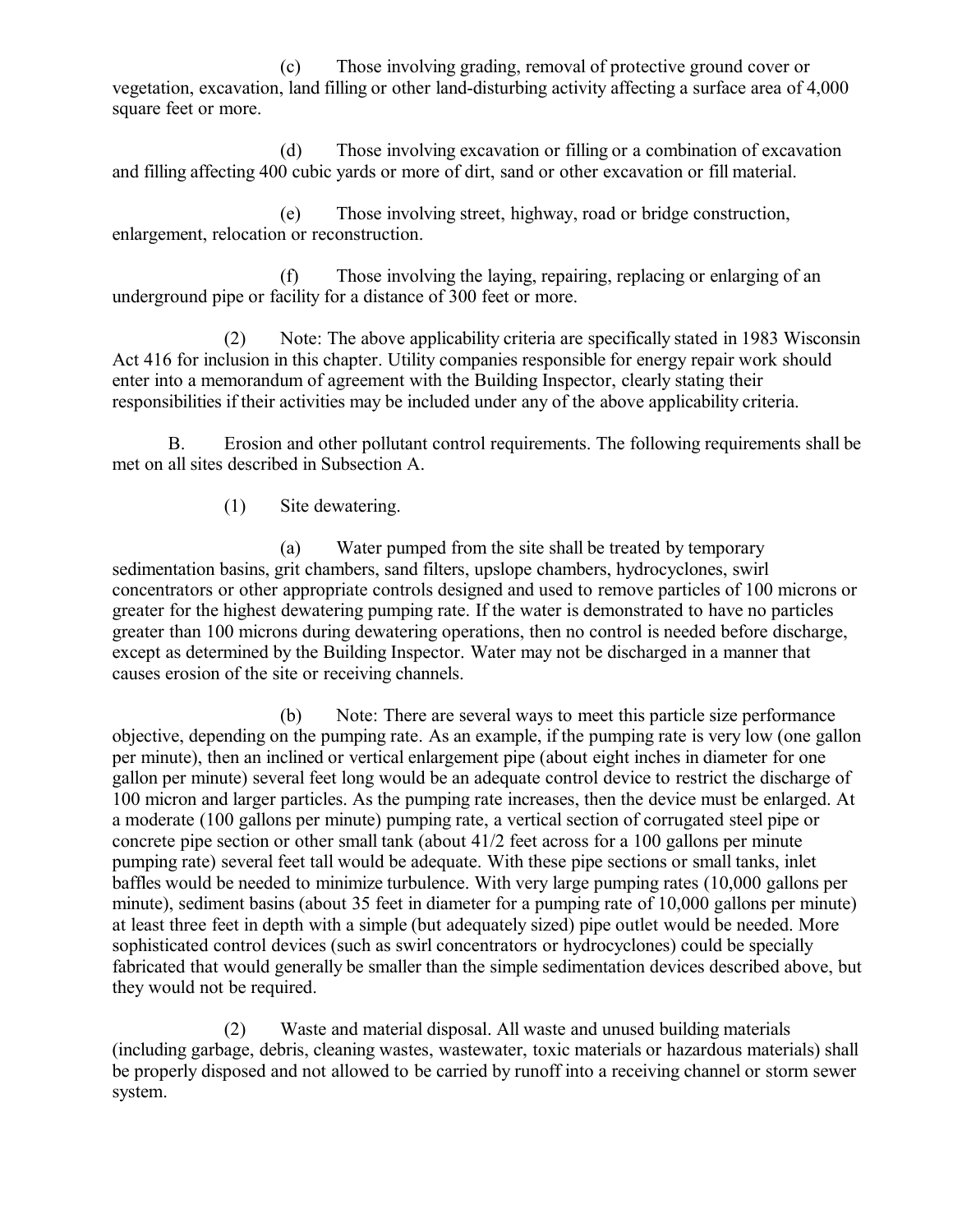(3) Tracking. Each nonresidential site shall have graveled roads, access drives and parking areas of sufficient width and length to prevent sediment from being tracked onto public or private roadways.

(4) Drain inlet protection. All storm drain inlets shall be protected with a straw bale, filter fabric or equivalent barrier meeting accepted design criteria, standards and specifications.

(5) Site erosion control. The following criteria apply only to land-development or land-disturbing activities that result in runoff leaving the site:

(a) Channelized runoff from adjacent areas passing through the site shall be diverted around disturbed areas, if practical. Otherwise, the channel shall be protected as described below in Subsection B(5)(c)[3]. Sheetflow runoff from adjacent areas greater than 10,000 square feet in area shall also be diverted around disturbed areas unless shown to have resultant runoff velocities of less than 0.5 feet per second across the disturbed area for the set of one-year design storms. Diverted runoff shall be conveyed in a manner that will not erode the conveyance and receiving channels. Note: Soil and Conservation Service guidelines according to the Wisconsin Construction Site Best Management Practice Handbook for allowable velocities in different types of channels should be followed.[5](#page-4-0)

(b) All activities on the site shall be conducted in a logical sequence to minimize the area of bare soil exposed at any one time.

(c) Runoff from the entire disturbed area on the site shall be controlled by meeting either of the following:

[1] All disturbed ground left inactive for seven or more days shall be stabilized by seeding or sodding (only available prior to September 15) or by mulching or covering, or other equivalent control measure.

[2] For sites with more than five acres disturbed at one time, or if a channel originates in the disturbed area, one or more sedimentation basins shall be constructed. Each sedimentation basin shall have a surface area of at least 1% of the area draining to the basin and at least three feet of depth and constructed in accordance with accepted design specifications. Sediment shall be removed to maintain a depth of three feet. The basin shall be designed to trap sediment greater than 15 microns in size, based on the set of one-year design storms having durations from 0.5 hours to 24 hours. The basin discharge rate shall also be sufficiently low as to not cause erosion along the discharge channel or the receiving water.<sup>[6](#page-4-1)</sup>

[3] For sites with less than five acres disturbed at one time, filter fences, straw bales or equivalent control measures shall be placed along all sideslope and downslope sides of the site. If a channel or area of concentrated runoff passes through the site, filter fences shall be placed along the channel edges to reduce sediment reaching the channel[.](#page-4-2)<sup>7</sup>

(d) Any soil or dirt storage piles containing more than 10 cubic yards of material should not be located with a downslope drainage length of less than 25 feet to a roadway or drainage channel. If remaining for more than seven days, they shall be stabilized by mulching, vegetative cover, tarps or other means. Erosion from piles which will be in existence for less than seven days shall be controlled by placing straw bales or filter fence barriers around the pile. In-street utility repair or construction soil or dirt storage piles located closer than 25 feet of a roadway or

<span id="page-4-2"></span><span id="page-4-1"></span><span id="page-4-0"></span><sup>&</sup>lt;sup>5</sup> Editor's Note: Amended at time of adoption of Code (see Ch. 1, General Provisions, Art. I). <sup>6</sup>Editor's Note: Amended at time of adoption of Code (see Ch. 1, General Provisions, Art. I). 7Editor's Note: Amended at time of adoption of Code (see Ch. 1, General Provisions, Art. I).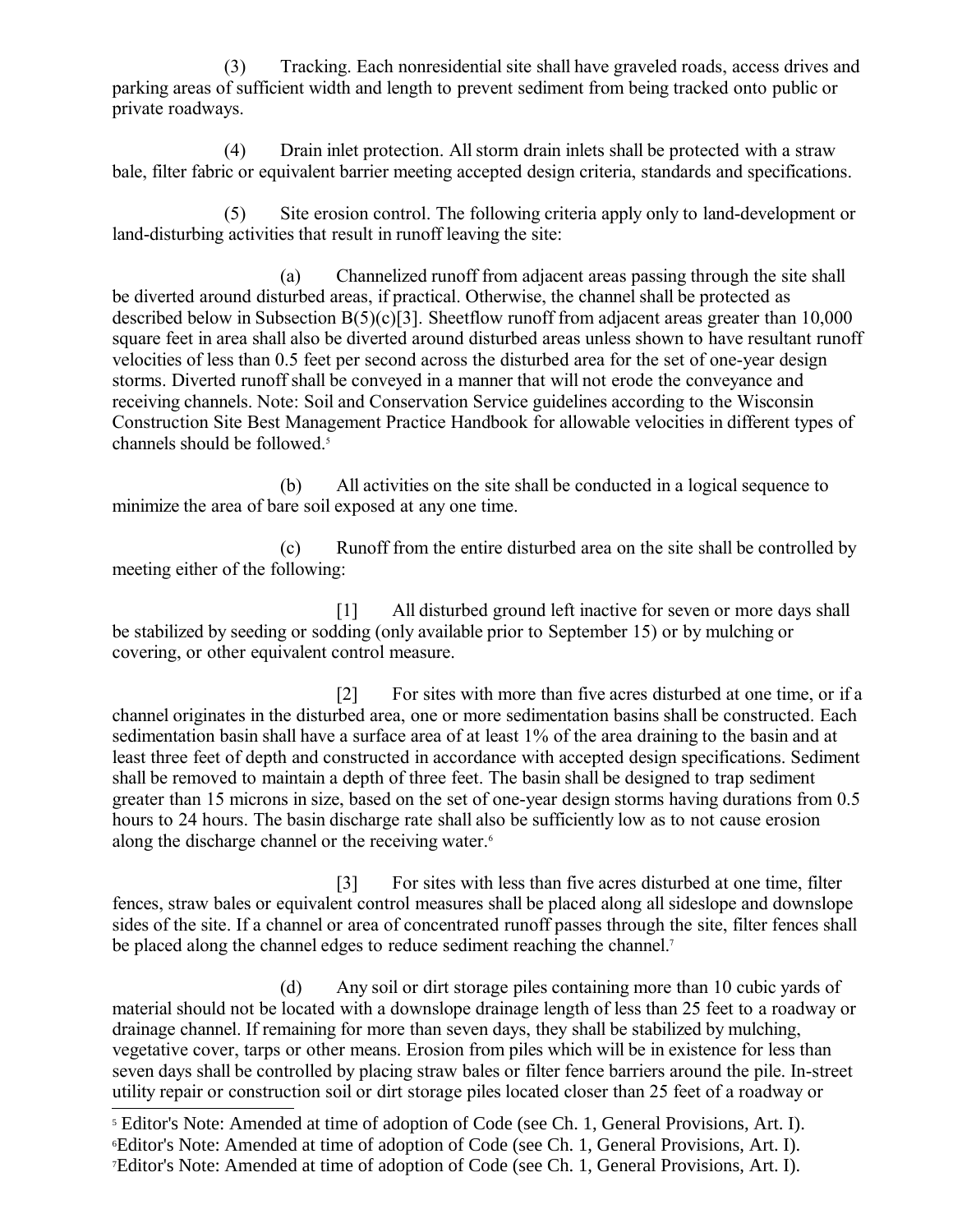drainage channel must be covered with tarps or suitable alternative control if exposed for more than seven days, and the storm drain inlets must be protected with straw bales or other appropriate filtering barriers.

## **§122-8. Permit application; control plan; permit issuance.**

A. Permit application. No landowner or land user may commence a land-disturbance or land-development activity subject to this chapter without receiving prior approval of a control plan for the site and a permit from the Building Inspector or his designee. At least one landowner or land user controlling or using the site and desiring to undertake a land-disturbing or land-developing activity subject to this chapter shall submit an application for a permit and a control plan and pay an application fee to the Building Inspector. By submitting an application, the applicant is authorizing the Building Inspector to enter the site to obtain information required for a review of the control plan.<sup>[8](#page-5-0)</sup>

B. Content of the control plan for land-disturbing activities covering more than one acre.

(1) Existing site map. A map of existing site conditions on a scale of at least one inch equals 100 feet showing the site and immediately adjacent areas, including:

(a) Site boundaries of adjacent lands which accurately identify site

location.

(b) Lakes, streams, wetlands, channels, ditches and other watercourses on and immediately adjacent to the site. (Note: The local unit of government should identify sensitive local waters that may need to be further addressed by the control plan.).

- (c) One-hundred-year floodplains, flood-fringes and floodways.
- (d) Location of the predominant soil types.
- (e) Vegetative cover.

(f) Location and dimensions of stormwater drainage systems and natural drainage patterns on and immediately adjacent to the site.

(g) Locations and dimensions of utilities, structures, roads, highways and

paring.

(h) Site topography at a contour interval not to exceed five feet.

(2) Plan of final site conditions. A plan of final site conditions on the same scale as the existing site map showing the site changes.

- <span id="page-5-0"></span>(3) Site construction plan. A site construction plan, including:
	- (a) Locations and dimensions of all proposed land-disturbing activities.
	- (b) Locations and dimensions of all temporary soil or dirt stockpiles.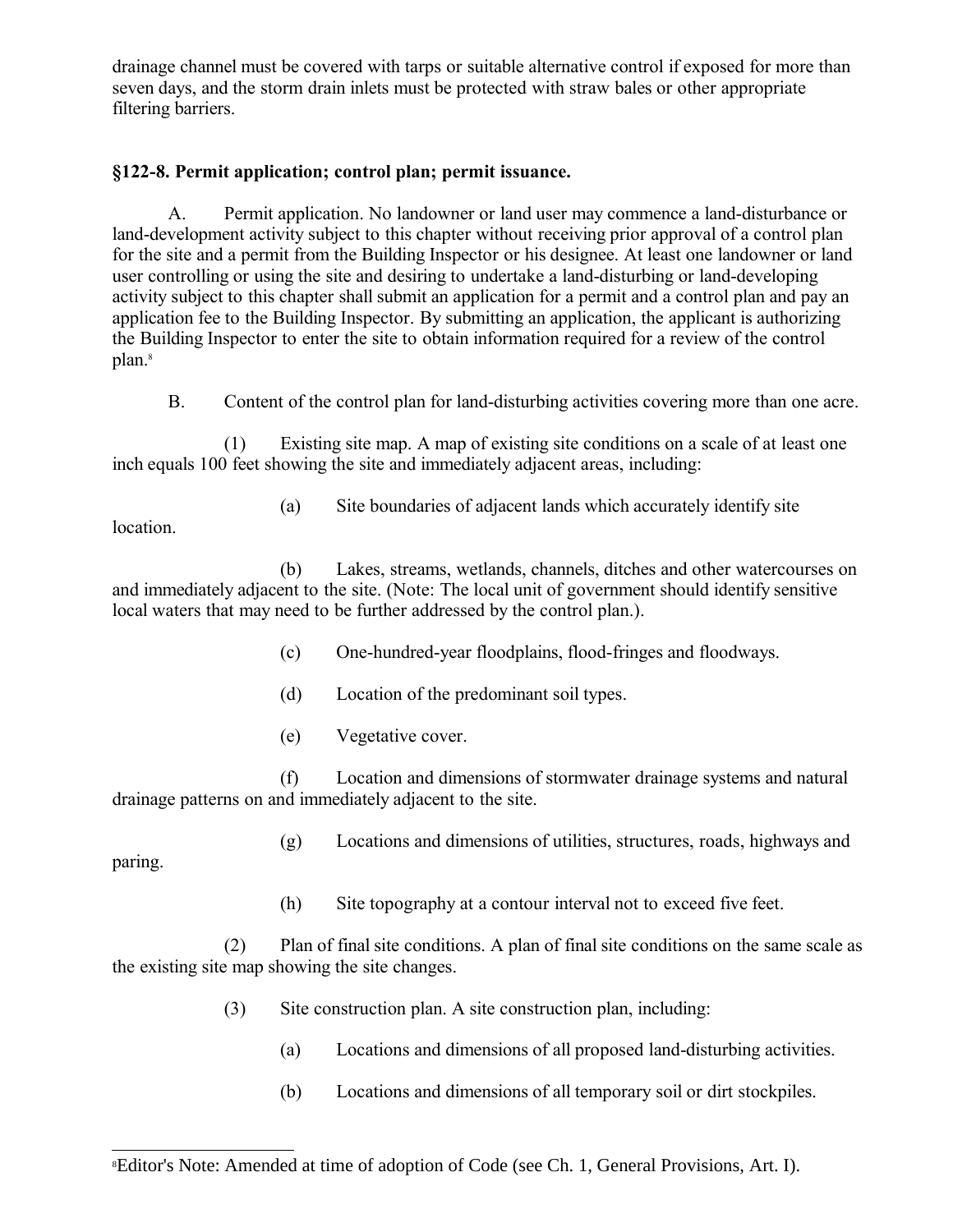(c) Locations and dimensions of all construction site management control measures necessary to meet the requirements of this chapter.

(d) Schedule of anticipated starting and completion date of each landdisturbing or land-developing activity, including the installation of construction site control measures needed to meet the requirements of this chapter.

(e) Provisions of maintenance of the construction site control measures during construction.

C. Content of control plan statement for land-disturbing activities covering less than one acre, but meeting the applicability requirements stated in §122-7A. An erosion control plan statement (with simple map) shall be submitted to briefly describe the site and erosion controls (including the site development schedule) that will be used to meet the requirements of this chapter.

D. Review of control plan. Within 45 days of receipt of the application, control plan (or control plan statement) and fee, the Building Inspector, Superintendent of Public Works or Village Engineer shall review the application and control plan to determine if the requirements of this chapter are met. The Building Inspector shall approve the plan, inform the applicant and issue a permit. If the conditions are not met, the Building Inspector shall inform the applicant, in writing, and may either require needed information or disapprove the plan. Within 30 days of receipt of needed information, the Building Inspector shall again determine if the plan meets the requirements of this chapter. If the plan is disapproved, the Building Inspector shall inform the applicant, in writing, of the reasons for the disapproval.<sup>[9](#page-6-0)</sup>

E. Permits.

(1) Duration. Permits shall be valid for a period of 180 days or the length of the building permit or other construction authorizations, whichever is longer, from the date of issuance. The Building Inspector may extend the period one or more times for up to an additional 180 days. The Building Inspector may require additional control measures as a condition of the extension if they are necessary to meet the requirements of this chapter.

(2) Surety bond. As a condition of approval and issuance of the permit, the Building Inspector may require the applicant to deposit a surety bond or irrevocable letter of credit to guarantee a good faith execution of the approved control plan and any permit conditions.

(3) Permit conditions. All permits shall require the permittee to:

(a) Notify the Building Inspector within 48 hours of commencing any land-disturbing activity.

(b) Notify the Building Inspector of completion of any control measures within 14 days after their installation.

(c) Obtain permission, in writing, from the Building Inspector prior to modifying the control plan.

(d) Install all control measures as identified in the approved control plan.

(e) Maintain all road drainage systems, stormwater drainage systems, control measures and other facilities identified in the control plan.

<span id="page-6-0"></span>9Editor's Note: Amended at time of adoption of Code (see Ch. 1, General Provisions, Art. I).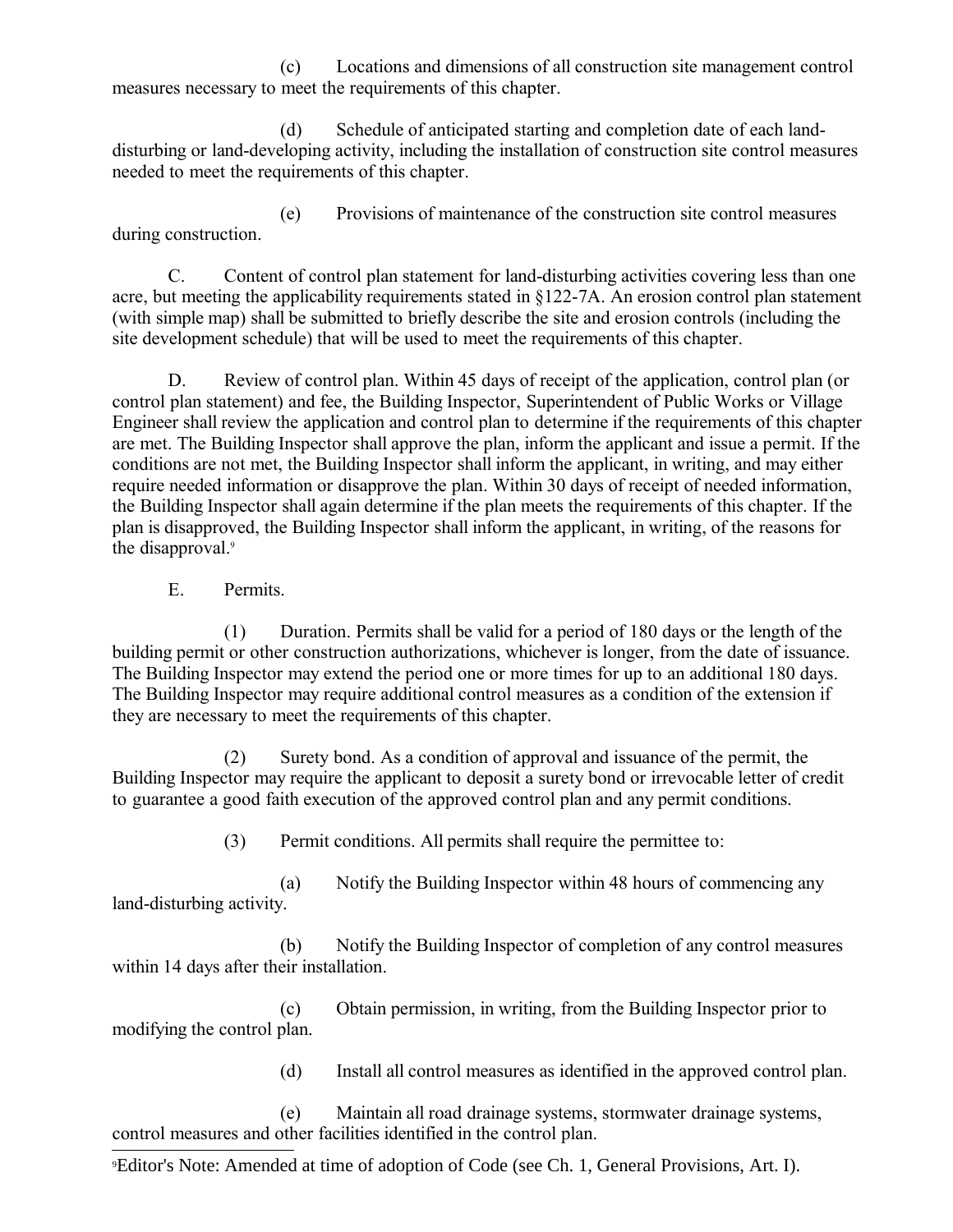(f) Repair any situation or erosion damage to adjoining surfaces and drainageways resulting from land developing or disturbing activities.

(g) Inspect the construction control measures after each rain of 0.5 inches or more and at least once each week and make needed repairs.

(h) Allow the Building Inspector to enter the site for the purpose of inspecting compliance with the control plan or for performing any work necessary to bring the site into compliance with the control plan.

(i) Keep a copy of the control plan on the site.

## **§122-9. Inspection.**

 The Building Inspector shall inspect construction sites at least once a month during the period starting March 1 and ending October 31 and at least two times during the period starting November 1 and ending February 28 to ensure compliance with the control plan. If land-disturbing or landdevelopment activities are being carried out without a permit, the Building Inspector shall enter the land pursuant to the provisions of W.S.A. ss. 66.122 and 66.123.

## **§122-10. Enforcement.**

A. The Building Inspector may post a stop-work order if:

(1) Any land-disturbing or land-developing activity regulated under this chapter is being undertaken without a permit;

- (2) The control plan is not being implemented in a good faith manner; or
- (3) The conditions of the permit are not being met.

B. If the permittee does not cease the activity or comply with the control plan or permit conditions within 10 days, the Building Inspector may revoke the permit.

C. If the landowner or land user where no permit has been issued does not cease the activity within 10 days, the Building Inspector may request the Village Attorney to obtain a cease and desist order.

D. The Building Inspector or the Board of Appeals upon appeal may retract the stopwork order or the revocation.

E. Ten days after posting a stop-work order, the Building Inspector may issue a notice of intent to the permittee or landowner or land user of the Building Inspector's intent to perform work necessary to comply with this chapter. The Building Inspector may go on the land and commence the work after 14 days from issuing the notice of intent. The costs of the work performed by the Building Inspector, plus interest at the rate authorized by the Building Inspector, shall be billed to the permittee or the landowner. In the event that a permittee or landowner fails to pay the amount due, the Village Clerk-Treasurer shall enter the amount due on the tax rolls and collect as a special assessment against the property pursuant to W.S.A. s. 66.60(16). Any person violating any of